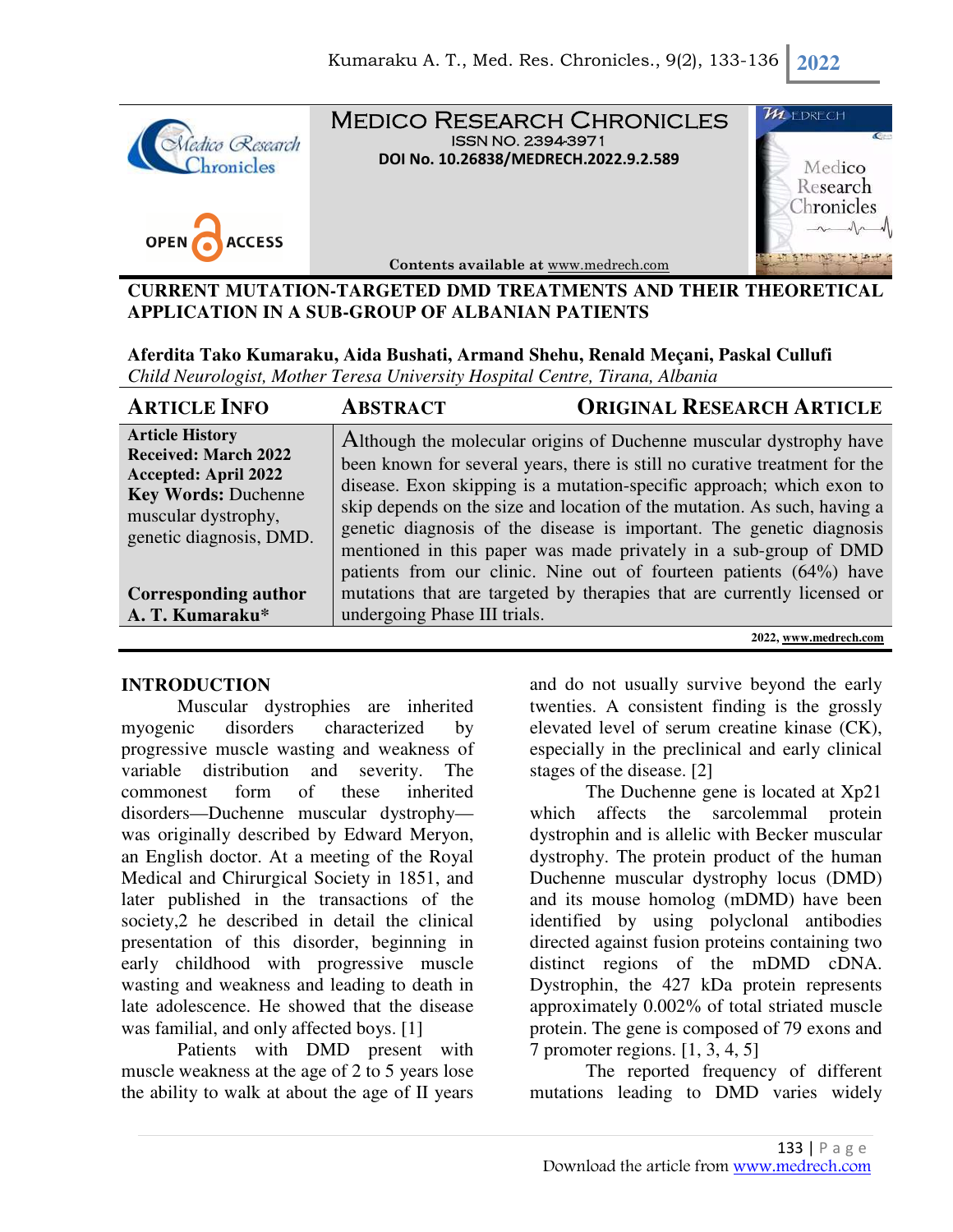duplications of one or several exons correspond to 7% of the mutations, point mutations account for 20%, while deletions are observed in 72% of the patients. Most deletions occur between the exons 44 and 55, corresponding to the dystrophin's rod domain. If these mutations alter the reading frame of dystrophin (out of frame-mutation), protein formation is truncated, no dystrophin is produced and the patient develops DMD. [5, 6, 7, 8]

Although the molecular origins of DMD have been known for several years, there is still no curative treatment for the disease. In DMD patients, as mentioned earlier, the mutated gene manifests deletions, duplications, and point mutations which interrupt the genetic information's reading frame.

Exon skipping is a mutation-specific approach; which exon to skip depends on the size and location of the mutation. Researchers are seeking to inject a molecule capable of interfering with the RNA splicing signals to omit an additional adjacent exon, thus restoring the reading frame and allowing for the expression of a protein that is smaller but partially functional, as with patients who have Becker muscular dystrophy. This synthetic, modified RNA molecule is referred to as an antisense oligonucleotide (AO) and is capable of binding with specific pre-RNA sites, masking and excluding this exon from the splicing. [12]

As such, having a genetic diagnosis of the disease is important. Most DMD patients have a deletion of one or more exons  $(-68\%)$ ; the reading frame can be restored by single exon skipping for 70% of these deletions, while an additional 8% need skipping of two exons to restore the reading frame 12. Because deletions cluster between exon 45 and 55, the skipping of exons in this area apply to larger groups of patients, with exon 51 skipping applying to 14% of patients, exon 45 and exon 53 skipping both applying to an additional 8%

of patients and exon 44 applying to an additional 6% 15. AON-induced single and double exon skipping leading to dystrophin restoration have both been shown feasible in patient-derived cell cultures and animal models. [5, 9]

Small mutations in in-frame exons can be bypassed by skipping the mutated exon, while mutations in out-of-frame exons generally can be restored by skipping both the mutated exon and one of the adjacent exons. As these mutations occur randomly throughout the coding sequence, the total number of patients benefiting from these skips is lower. The majority of these mutations (60%, 15% of all mutations) involve nonsense point mutations directly introducing translational truncation codons. "Read through" of a premature stop codon is a novel approach to treating genetic disorders due to a nonsense mutation. The development of a safe, orally bioavailable drug that has "read through" activity would be beneficial to Duchenne muscular dystrophy (DMD) patients with nonsense mutations in their dystrophin gene. To treat genetic disorders due to a nonsense mutation, ataluren (PTC124) has been developed as a first-in-class, investigational new drug designed to enable ribosomal read through of premature stop codons. [10, 11]

As of October 2020, there are currently four medications used to treat mutationspecific DMD approved in the US and/or EU: (1) Eteplirsen, an antisense oligonucleotide indicated for the treatment of. Duchenne muscular dystrophy (DMD) in patients who have a confirmed mutation of the DMD gene that is amenable to exon  $51$  skipping;  $(2, 3)$ Viltolarsen and Golodirsen for the treatment of patients with DMD amenable to exon 53 skipping; (4) Ataluren, indicated for the treatment of patients with genetic disorders due to a nonsense mutation.

## **METHODOLOGY**

Genetic analyses were performed by Centogene laboratories in a sub-group of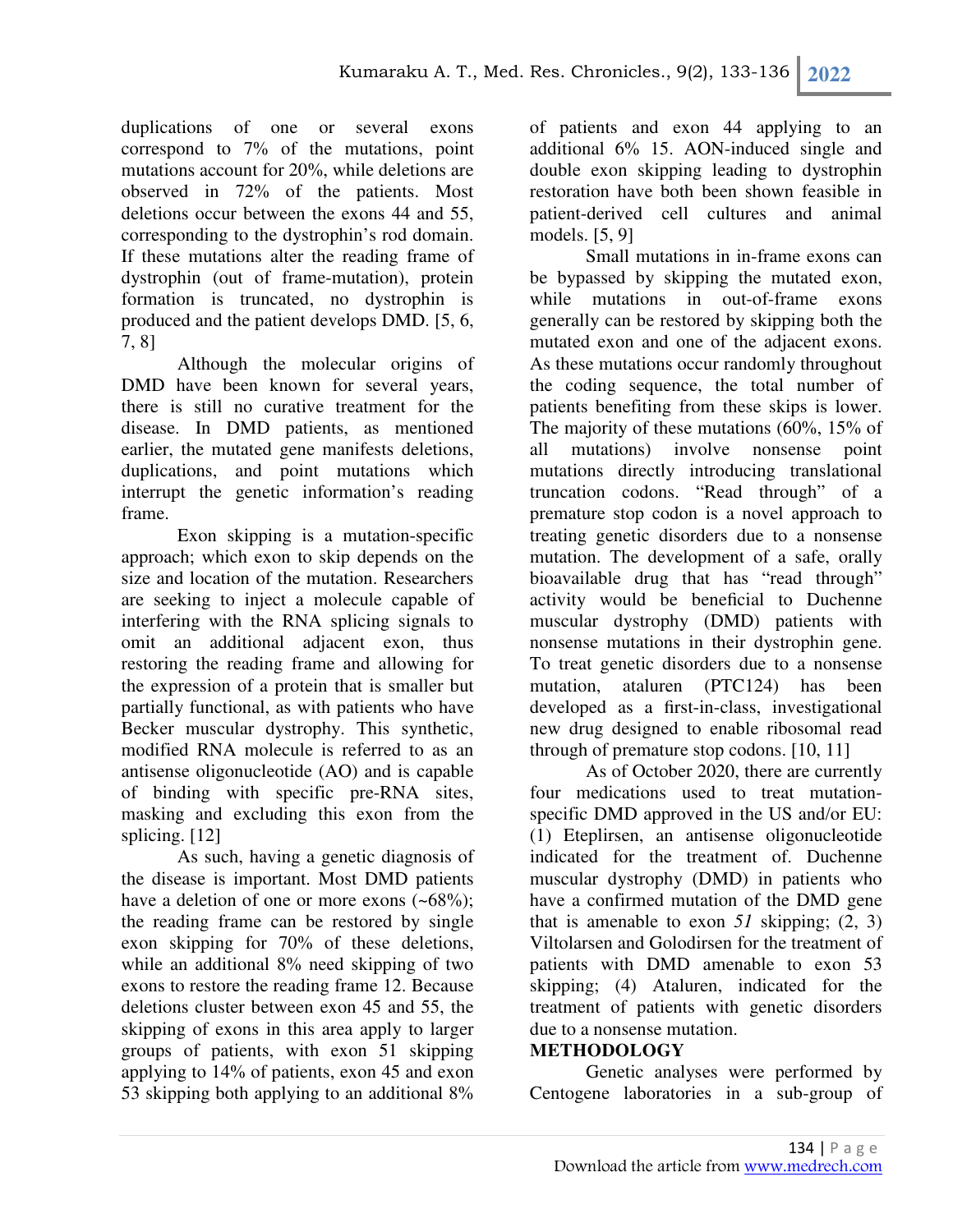patients. The genetic diagnosis was then confronted against current approved and Phase

III therapies.

| Patient Nr. | Location                    | <b>Variant Coordinates</b>                  | <b>Mutation Type</b>                                  |
|-------------|-----------------------------|---------------------------------------------|-------------------------------------------------------|
| Patient 1   | Intron 62                   | DMD, c.9225-647A>G                          | splice site disruption                                |
| Patient 2   | Exon 12                     | DMD, c.1382 1383del<br>$p.(Asn461Argfs*21)$ | premature stop codon; point<br>non-sense deletion     |
| Patient 3   | Exon 37                     | DMD, c.5175del<br>$p.(Asn1725Lysfs*17)$     | premature stop codon; point<br>non-sense deletion     |
| Patient 4   | Exon 46-<br>51              |                                             | multiple exon deletions                               |
| Patient 5   | Exon 45-<br>49              |                                             | multiple exon deletions                               |
| Patient 6   | Exon 46-<br>47              |                                             | multiple exon deletions                               |
| Patient 7   | $\overline{\text{Exon }12}$ | DMD, c.1382_1383del<br>$p.(Asn461Argfs*21)$ | premature stop codon; point<br>non-sense deletion     |
| Patient 8   | Exon 46-<br>51              |                                             | multiple exon deletion                                |
| Patient 9   | Intron 50                   | DMD,<br>c.7309+2_7309+3insTT                | insertion disrupts splice site                        |
| Patient 10  | Exon 12-<br>13              |                                             | multiple exon duplications                            |
| Patient 11  | Exon 22                     | DMD, c.2869C>T<br>$p.(Gln957*)$             | premature stop codon; point<br>non-sense substitution |
| Patient 12  | Exon 46-<br>51              |                                             | multiple exon duplications                            |
| Patient 13  | Exon 45                     |                                             | single exon duplication                               |
| Patient 14  | Intron 20                   | DMD, c.2623-2A>C                            | premature stop codon; point<br>non-sense substitution |

# **RESULTS AND DISCUSSION**

The genetic testing results showed that 7 out of 14 patients (50%) have mutations caused by single/multiple exon deletion/duplication.

 Four out of seven (29% of the group) have theoretically exon 45 skipping-amenable mutations and one has an exon 44 skippingamenable mutation. Currently, Casimersen (SRP-4045, Sareptra Therapeuticals) is

undergoing Phase III trials for mutations amenable by exon 45 skipping, offering a potential therapy to DMD patients with this specific genetic mutation. Two others have mutations caused by exon duplication/deletion theoretically not amenable by exon skipping therapy.